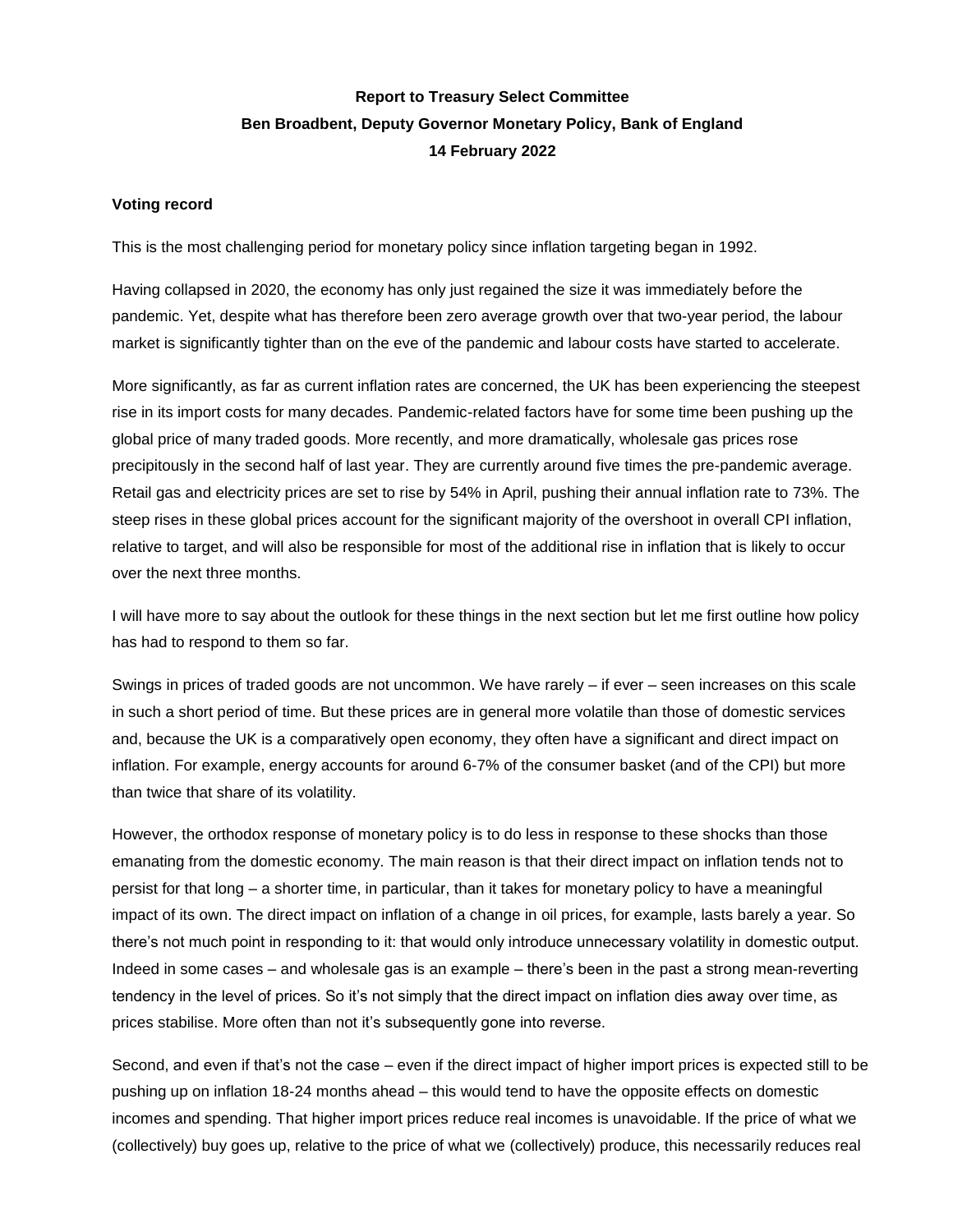national income. Everyone is affected by it. And, in time, it is likely to weigh on domestic demand. These are "trade-off-inducing shocks": they have one effect on the primary objective of inflation (for however long that lasts) but the opposite effect on the secondary objective of stabilising the domestic economy.

As I say, I will say something shortly about the outlook. There is no guarantee that the inflationary impact of higher import prices will indeed die away relatively quickly (even if that's usually what's happened in the past). But the MPC was certainly conscious of this general property of goods and energy prices and was therefore more focussed last summer and autumn on developments in domestic costs and the labour market. And it's been the continuing signs of tightness in the labour market, and the resulting pick-up in wage growth, that has been the more important factor behind my votes to raise Bank Rate in December and February, rather than the steep rises in import prices (more dramatic though they've been).

Before turning to the outlook, let me make one brief point about these developments in the labour market and the timing of the response of monetary policy. Many labour market indicators – the level of vacancies, for example, were already showing signs of tightness early in the summer. This was pretty striking – and unusual – at a time when output and employment were still well below pre-pandemic levels. One plausible part of the explanation was the presence of the furlough scheme. This had the effect of withdrawing supply from the labour market and there was therefore an obvious risk that this supply would be released, cooling the labour market, when the scheme ended. Even in the last week of the scheme, in September, there were around a million jobs still furloughed. The MPC signalled through the autumn that intelligence on labour market developments after this date would be a critical determinant of the near-term path of policy but that, pending that news, it was likely that policy would have to be tightened. When, in the event, the end of the scheme turned out to have few visible effects on slack in the labour market, the response of policy was immediate.

## **The outlook**

The MPC's latest forecasts were published in the February 2022 *Monetary Policy Report*. I will here try to summarise the main features of, and risks to, those projections.

Many of those uncertainties involve the path of traded goods prices, especially those of energy. For the second MPR in succession the MPC actually published two sets of headline forecasts. The main projections, by convention, assume that the price of wholesale gas follows the path of the forwards curve for the next six months and is flat thereafter. The level of wholesale gas prices would therefore remain far above the prepandemic norm. But even on this assumption the direct contribution to rates of inflation would come down quite sharply during the second half of the forecast, simply because wholesale prices, and eventually their retail counterpart, stabilise. On that basis, and given all the other assumptions underlying the forecast, the central projection for inflation two years ahead was 2.1%. And partly because of the effects of high import prices on real incomes and spending, aggregate demand growth was projected to soften and unemployment to rise. By that two-year point, therefore, the economy was projected to be in excess supply. The result of this,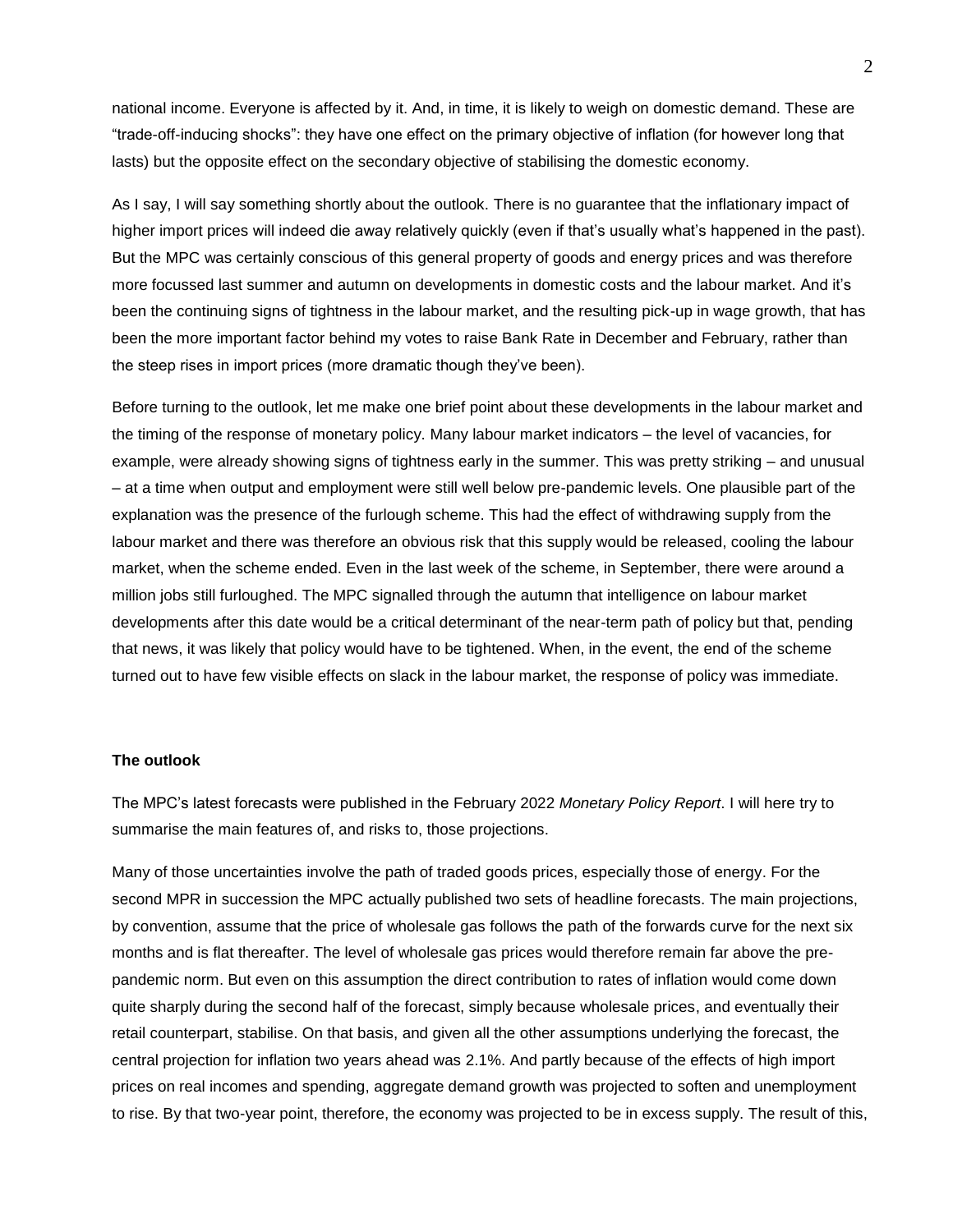on the central forecast, was that inflation would then fall slightly below target by the end of the three-year forecast period.

The decline in inflation would be more marked if, instead, gas prices were to follow the forward prices throughout the next three years. This is the basis for the alternative scenario in the MPR. I mentioned earlier that, in the past, wholesale gas prices have exhibited a tendency to revert to a mean: big changes in one direction have tended to be followed by big changes in the other. The expected path of gas prices in forward markets has something of this flavour and forward prices continue to decline well beyond the six-month point. Accordingly, inflation in the alternative scenario falls to 1.2% at the two and three-year points. Equally, because in that case the losses in real incomes in 2022 would be partially reversed over the following two years, demand growth too is stronger and, instead of there being excess supply by the end of the forecast, the economy would be in excess demand. This illustrates the "trade-off-inducing" nature of big swings in energy prices and those of imports more generally. It also illustrates the high degree of uncertainty over the outlook. For my part, I continue to believe that a good deal of the strength of global goods prices can be traced back to the effects of the pandemic. This had the effect of shifting consumer demand globally away from services and towards goods. Even in normal times the world economy would have had a hard time meeting a shift on this scale, on the supply side. As it was, the pandemic also led significant impairment of global supply chains. The result has been a very material rise in goods prices.

If that's right, then it's also reasonable to imagine that, as the pandemic itself recedes, so will its impact on the demand for and supply of goods in the global economy. Over the medium term, I therefore think the risks to global goods prices are, like those of energy, skewed somewhat to the downside. But their strength has already persisted for longer than I expected this time last year, so one can only be very cautious in such a view. In the meantime, and for all the reasons I discussed earlier, the MPC will continue to pay close attention to developments in domestic costs. What that means for actual policy decisions remains to be seen. The Committee will ensure that inflation is brought back to target sustainably, and at least cost to the real economy.

## **Explaining monetary policy**

Since February 2021 I have given two on-the-record speeches:

22.07.2021 Mismatch 06.12.2021 Lags, trade-offs and the challenges facing monetary policy

On the day of each *Monetary Policy Report*, in addition to answering questions alongside the Governor at the press conference, I host a briefing meeting for private sector economists. During 2021 I also hosted several briefings on the *Monetary Policy Report* for regional Bank of England Agency contacts.

I made three regional visits (to West Midlands, Yorkshire & The Humber, North West). These have involved meetings and roundtables with local businesses and events at which I have presented, and taken questions